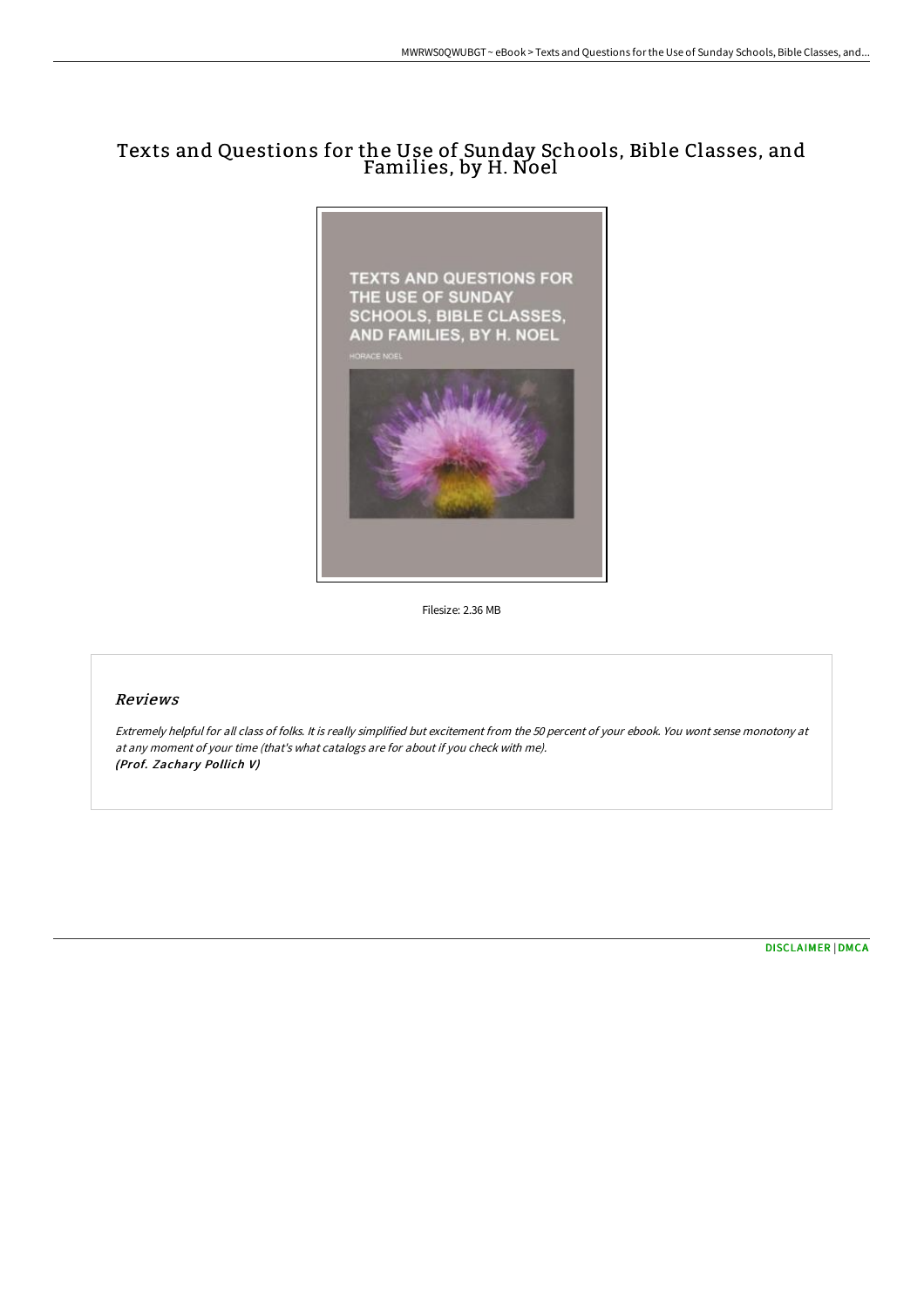## TEXTS AND QUESTIONS FOR THE USE OF SUNDAY SCHOOLS, BIBLE CLASSES, AND FAMILIES, BY H. NOEL



Rarebooksclub.com, United States, 2012. Paperback. Book Condition: New. 246 x 189 mm. Language: English . Brand New Book \*\*\*\*\* Print on Demand \*\*\*\*\*.This historic book may have numerous typos and missing text. Purchasers can download a free scanned copy of the original book (without typos) from the publisher. Not indexed. Not illustrated. 1870 Excerpt: .will not inherit it? Is one kind of unrighteousness enough to shut a man out of God s kingdom?--James ii. 10, 11; Gal. iii. 10. Why does Paul say, Be not deceived --By whom may we be deceived?--Eph. v. 6; James i. 22; Rev. xii. 9. Who are idolaters? What is an idol? Which of the ten commandments do idolaters break? Why is the Mass idolatry? Which of the ten commandments do thieves break? How are people often guilty of thieving in buying and selling? How much must any one steal, to make him a thief?--Luke xvi. 10. What is a covetous man? What does covetousness lead to?--1 Tim. vi. 10. What did covetousness lead Achan, Ahab, Gehazi, Judas, Ananias and Sapphira, to do? Why does God say that drunkards shall not inherit his king-dom?--Prov. xxiii. 29--35. Who are revilers? If men revile us, may we not revile them?--1 Pet. ii. 21--23. Who are extortioners? If a man has taken anything from any one by stealing, or cheating, or extortion, what is his duty to the person he has wronged?--Exod. xxii. 4, 5; 1 Sam. xii. 3; Luke xix. 8. If a man has been guilty of any of the sins mentioned in the text, what is his duty to God?--Ps. xxxii. 5; Ezek. xxxiii. 11, 14, 15; Marki. 14, 15. What is it that cleanses from all sins?--Johni.7; CW.i.13,14. How can an unrighteous man become a righteous man?--Ezek. xxxvi. 26, 27. To whom should the...

கி Read Texts and [Questions](http://techno-pub.tech/texts-and-questions-for-the-use-of-sunday-school.html) for the Use of Sunday Schools, Bible Classes, and Families, by H. Noel Online  $\mathbb{R}$ [Download](http://techno-pub.tech/texts-and-questions-for-the-use-of-sunday-school.html) PDF Texts and Questions for the Use of Sunday Schools, Bible Classes, and Families, by H. Noel